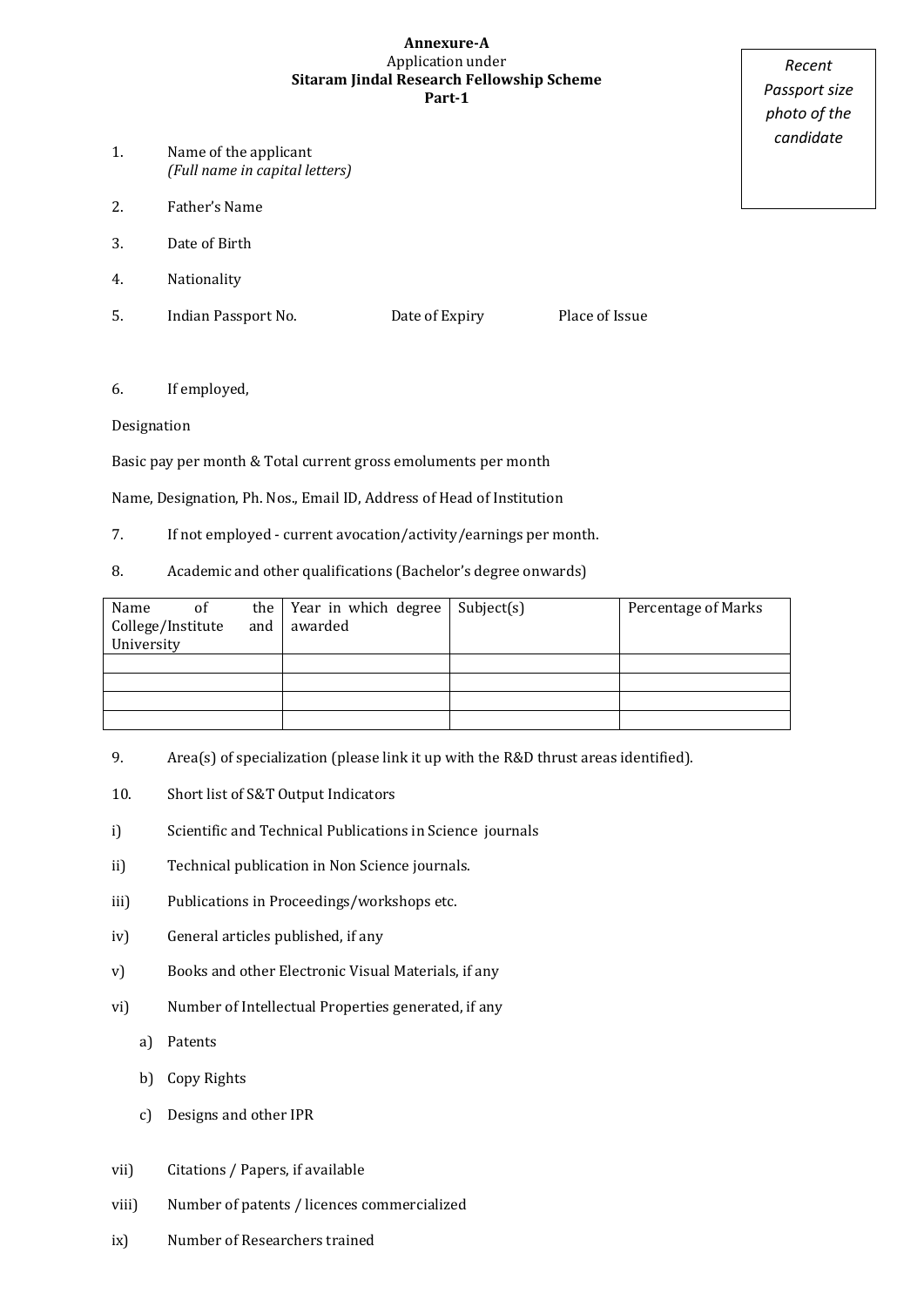- a) Ph.Ds b) Master levels.
- 11. Major R&D contributions highlighting excellence or relevance or both (in 100 words)
- 12. Salient highlights of the R&D work under current execution
- 13. Does the R&D effort focus on Discovery of new facts: or solving of problems: or contributing both.
- 14. Innovation element of the work carried so far

15. Details of any awards/recognition received in the subject area at the national/ international level.

16. Please describe in your own words why you should be selected as a SJF Fellow and how the proposed research project will benefit the common man/country in finding solutions to their practical problems and their applications at the field level.

17. Are you willing to give a commitment to work at the selected host institution for the full tenure of the fellowship granted?

18. References: Please provide three (3) references with complete contact details.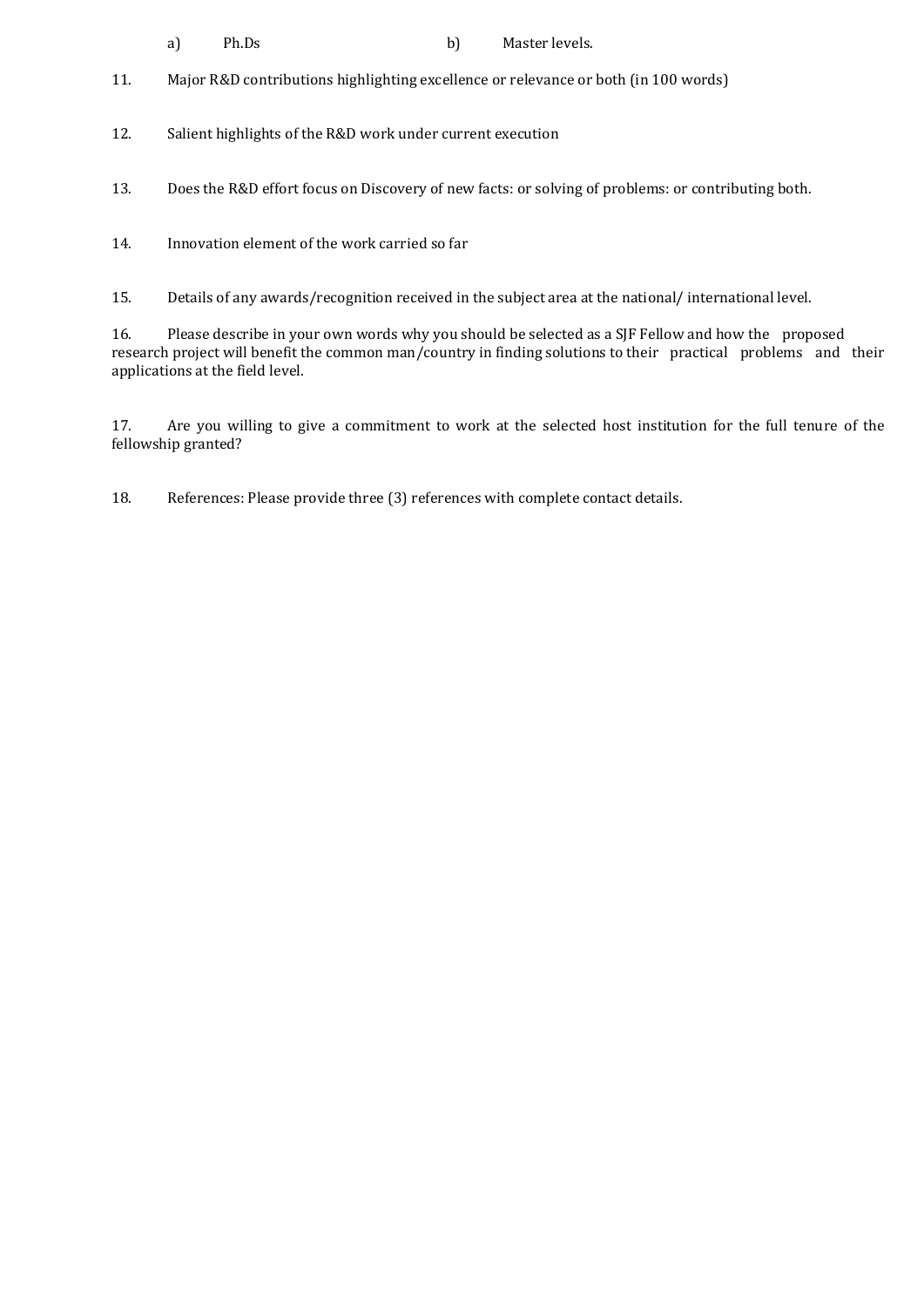#### **Part-2**

#### **PROPOSED RESEARCH PROJECT TO BE SUPPORTED THROUGH SJ FOUNDATION**

- 1. Name and contact details of the Host Institution where the research will be conducted.
- 2. Whether the Host Institution is recognised under the relevant provisions of Income Tax Act. (Section 35(2AA) or 35(1)(ii) or 35(1)(iii) or any other – please specify)
- 3. What is the nature of the organization ?
	- ם Government ם Quasi-Government ם Private ם PPP model
- 4. What is the relationship between the applicant and the host institution.

ם Employee- employer ם Guest-host ם Private ם Any other (please specify)

- 5. Is the proposed work investigator-centric ם or Team effort ם Or both ם
- 6. If team effort is envisaged, names of other group members, their background and their specific roles may be outlined.

#### **Part-3**

Please furnish a write up on the proposed R&D project (not more than 5 pages) inter alia covering the following points.

- i) Area of research and its purpose.
- ii) Proof of concept of the proposed Research Project
- iii) Yearly outcomes (milestones) with timelines and their translatability for the whole project period in terms of publications in peer reviewed (SCI Indexed) journals with Impact Factor, No. of patents proposed to be filed nationally and internationally, Commercialization of Patents/ IPRs."

(Signature) Date:

Full Name

Address:

Present:

Permanent:

Tel. No.

Mob:

Email ID-

List of enclosures attached.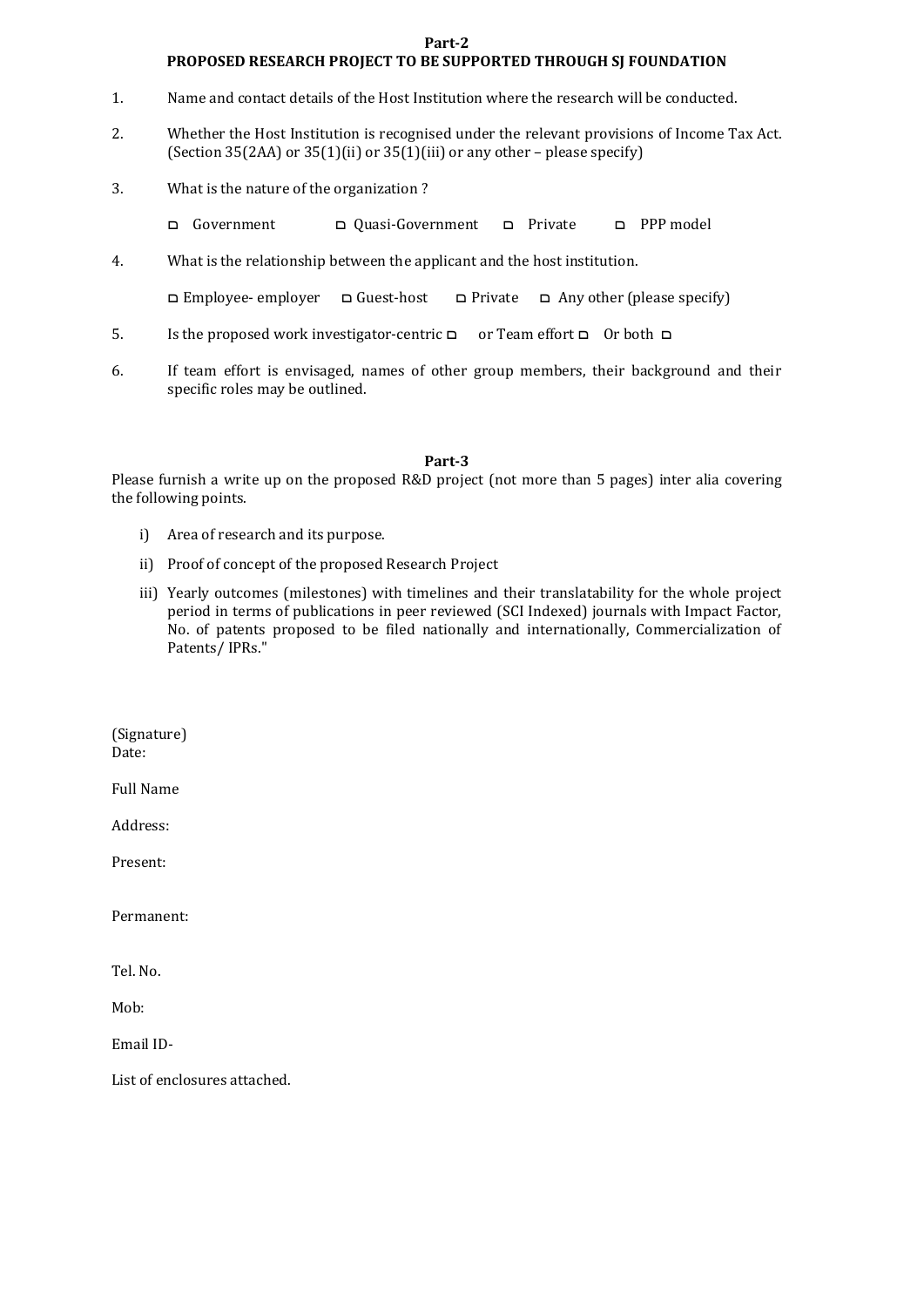#### **Annexure-B**

#### **Memorandum of Understanding**

## **I Background**

- 1. Jindal Aluminium Ltd (hereinafter referred to as JAL) and Sitaram Jindal Foundation (hereinafter referred to as 'the Foundation'), the later being a non-profit body, both desirous of instituting Sitaram Jindal Research Fellowship (hereinafter referred to as SJRF) Scheme for supporting individual investigators (hereinafter referred to as RF) in research and development leading to applications of innovations
- 2. Host Institutions or organizations (hereinafter referred to as HI) are research entities in the public or private sector and undertake to extend facilities and support to RF for conducting research and developmental work in their premises.
- 3. Whereas the SJRF scheme targets individual researchers, the foundation recognizes the need for rooting the research work into an institutional arrangement. Therefore, all RFs are expected to enrol with an HI for conducting research in its premises.
- 4. Whereas the terms and conditions specified in the SJRF Scheme and its Annexures would apply to all RFs, JAL and the foundation are desirous of entering into this Memorandum of Understanding with the HI and the RF for the implementation of SJRF scheme in partnership mode as specified hereunder.
- 5. This MOU has been reached this …….. day of……..Two thousand……….. between JAL, the Foundation, …………………. (Name of HI) and ………………………………………………….. (name of the RF) with respect to hosting the RF……………… (Name of the Fellow) selected as Sitaram Jindal Research Fellow.
- 6. This MOU deals mainly with the delineation of responsibilities of JAL, the Foundation, HI and RF both for purposes of clarity and clear statement of purposes of all the partners.

### **II Objectives of SRJF Scheme**

- 1. To provide an opportunity for a selected number of high quality researchers from India to work on solution science to solve problems of national interest through cutting-edge research.
- 2. To promote a community of researchers of proven track record of excellence and drawn from diverse research backgrounds sharing curiosity and connected to a common cause of addressing critical issues of relevance to the country.
- 3. To seek solutions through scientific research to practical problems and participate in the applications of discovered solutions leading to visible and tangible improvement in quality life of people in the country.
- 4. To partner research institutions in the country in addressing complex problems of social relevance.
- 5. To motivate, enthuse, and nurture researchers with potential and proven talents to select and work on R&D problems focused on global excellence and national relevance.
- 6. To contribute to the development of strategies for technology-based solutions to national problems.

### **III Responsibilities and Rights of JAL & The Foundation**

- 1. To institute the fellowship scheme and provide necessary financial resources.
- 2. To constitute suitable expert committees and select meritorious candidates through transparent processes and following prescribed procedures.
- 3. To facilitate the Host Institutions and SJ Research Fellows in arriving at mutually agreeable working conditions.
- 4. To make the agreed financial resources available to HI in timely manner for further disbursement to the Fellow and meet the contingency requirements in pursuance of research work.
- 5. To facilitate both HI and the RF in accordance with the parameters stipulated in the scheme for accomplishing the objectives of the scheme.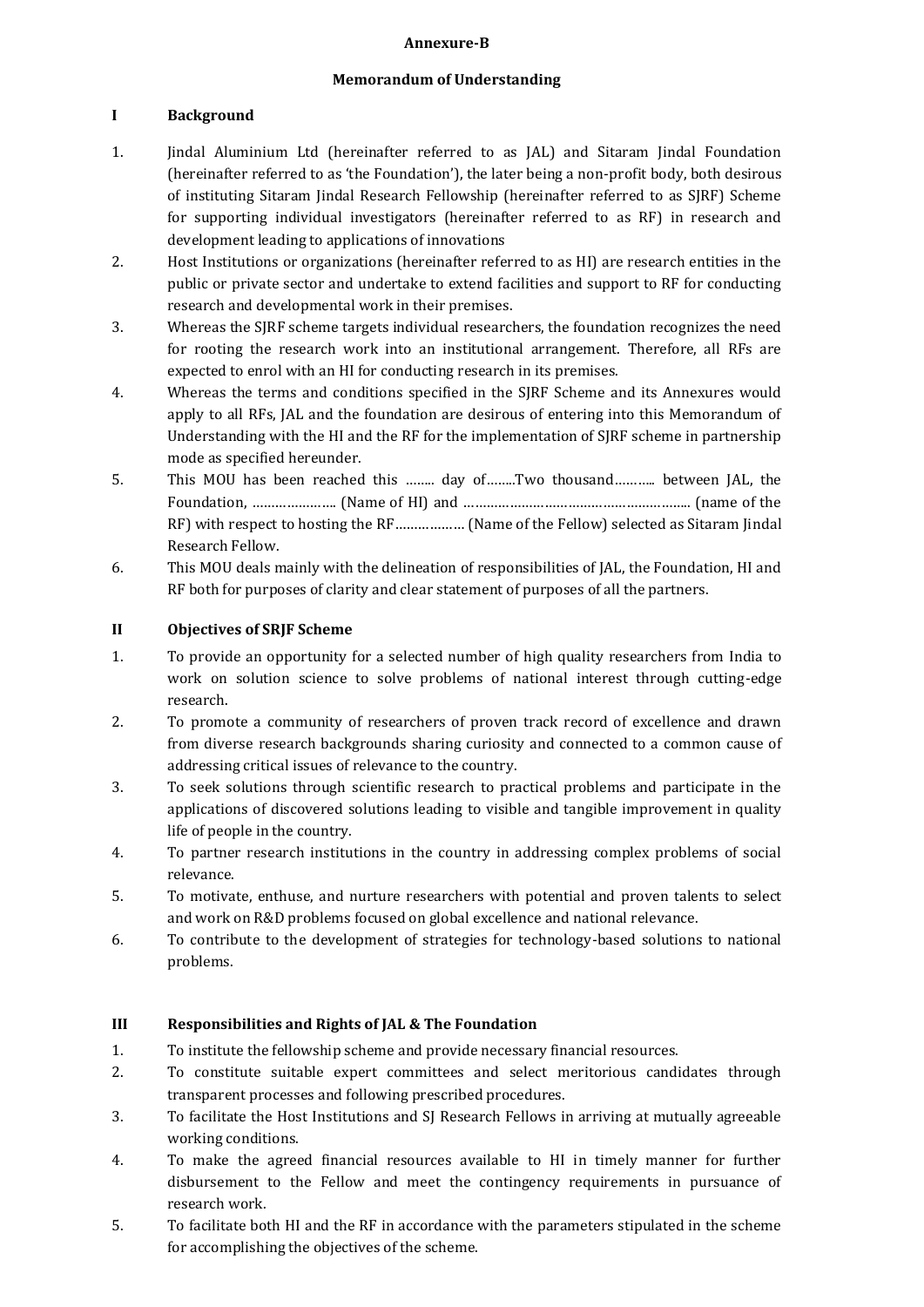6. The Foundation enjoys right of due acknowledgement by RF and HI in all public disclosures and IPR rights emanating from the R&D work and a share of  $1/3^{rd}$  of the net incomes, if any from the sale of IPRs.

# **IV Responsibilities and Rights of Host Institution**

- 1. To accept and provide the selected RF facilities and support for undertaking research on full time basis (or part time basis if RF is an employee of HI) for the tenure of the Fellowship within the terms and conditions stipulated by HI.
- 2. To receive financial resources from the Foundation and disburse the funds due to the RF as per the terms and conditions of the Fellowship.
- 3. If the RF is an employee of the HI, meet the salary and other compensation due to the employee as per the norms of HI and receive and provide the research grants to the RF as per the institutional norms.
- 4. In the event, RF is not an employee of the HI, accord suitable adjunct faculty status and extend facilities accessible to such research professionals.
- 5. To assist and cooperate with the Foundation in periodical review/assessment of the progress of research project with reference to agreed milestones.
- 6. To provide to the Foundation necessary certificates for utilization of funds as per institutional norms and audit procedures.
- 7. To maintain separate accounts for this research fellowship scheme and to cooperate fully with the Auditors appointed by the Foundation by producing all accounts/documents and by providing access to the auditors to their premises for conducting the audit.
- 8. HI enjoys the right for sharing credits for affiliation and commercialization of research work with RF on mutually agreed terms, share of net incomes earned from the commercialisation of IPRs emanating from the R&D work as per their institutional norms.

### **V Responsibilities of SJRF Fellow**

- 1. To abide by the terms and conditions of the foundation as well as HI through a contract agreement during the full tenure of the fellowship.
- 2. To prepare a detailed financial and outcome budget for the entire Research Project Period with yearly breakups, get it approved by the Host Institution and submit it to the Foundation within two months of starting research/joining the Host Institution for Sitaram Jindal Research Project.
- 3. To carry out the agreed research project complying with the high levels of professional integrity while carrying out research and reporting or publishing results as per the high standards and global norms
- 4. To share with the foundation and HI all data and research results and outputs including, but not limited to, information/data/findings/ R&D outputs/ publications and intellectual properties
- 5. To be open to mid-course corrections in project strategies, if recommended necessary or beneficial by peer groups after study at the request of the Foundation.
- 6. JAL Fellow will give credit to Sitaram Jindal Research Fellowship Scheme in all his publications, Research Findings and any other outcome of the Research Project.
- 7. To ensure that in all national/international patents filed by the fellow, the foundation shall be co assignee.
- 8. RF enjoys the right to disclose R&D outputs with prior permission of HI and the Foundation, Equitable share of credits in IPRs based on intellectual contributions and for commercialization of IPR with a mutually agreed share of net income from such commercialization.

### **VI Terms and Conditions**

- 1. The Foundation would release the first instalment to HI immediately after the joining of RF in the HI. Further releases of funds would be subject to the submission of utilization certificates, expenditure statements, Annual progress reports by the RF/HI.
- 2. The period of validity of the MOU is for the tenure of the fellowship of RF in HI and until all the certificate formalities are completed.